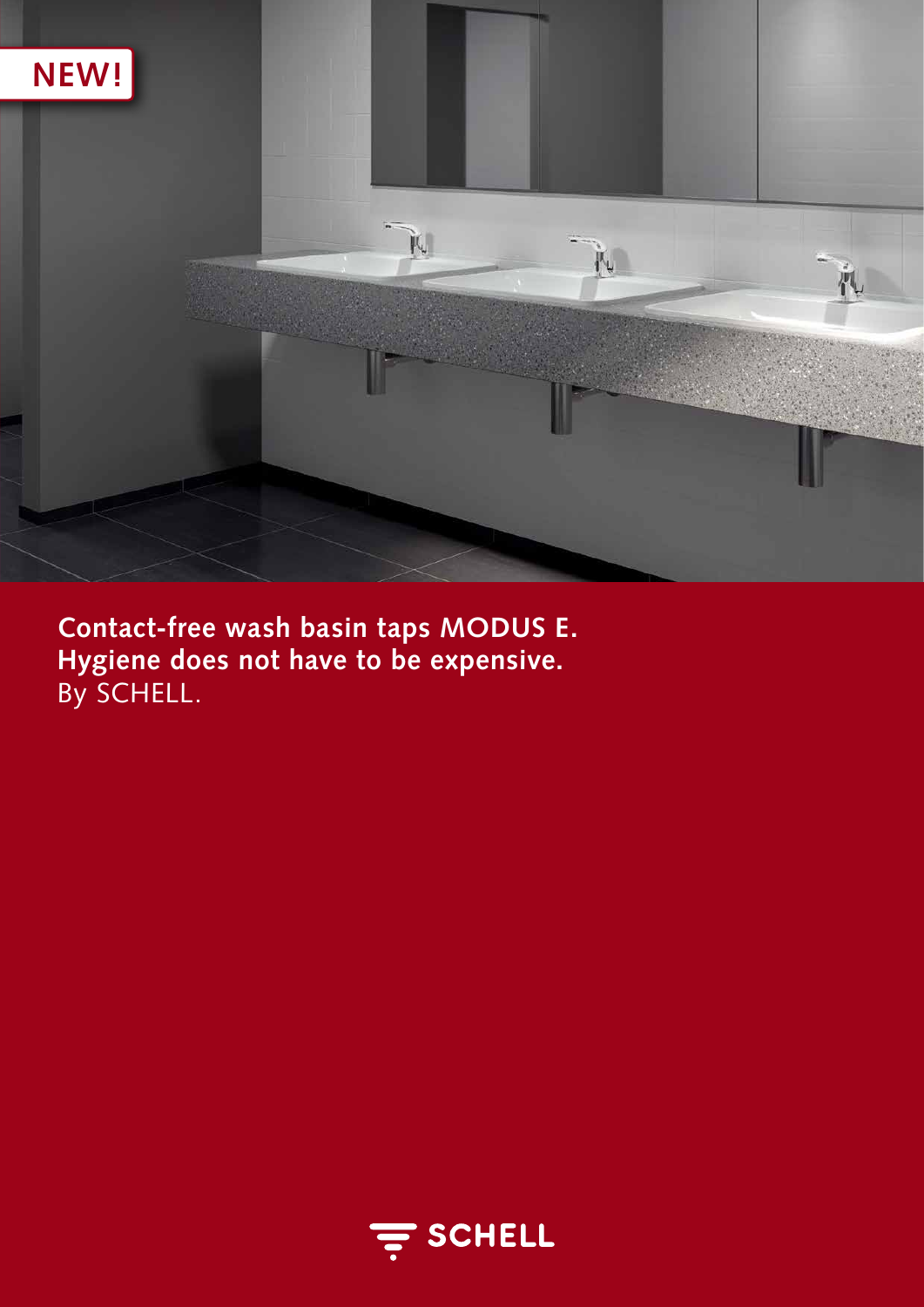



Contact-free operation



Vandal-proof, robust

MODUS E HD-M, wash basin tap





Stagnation flush

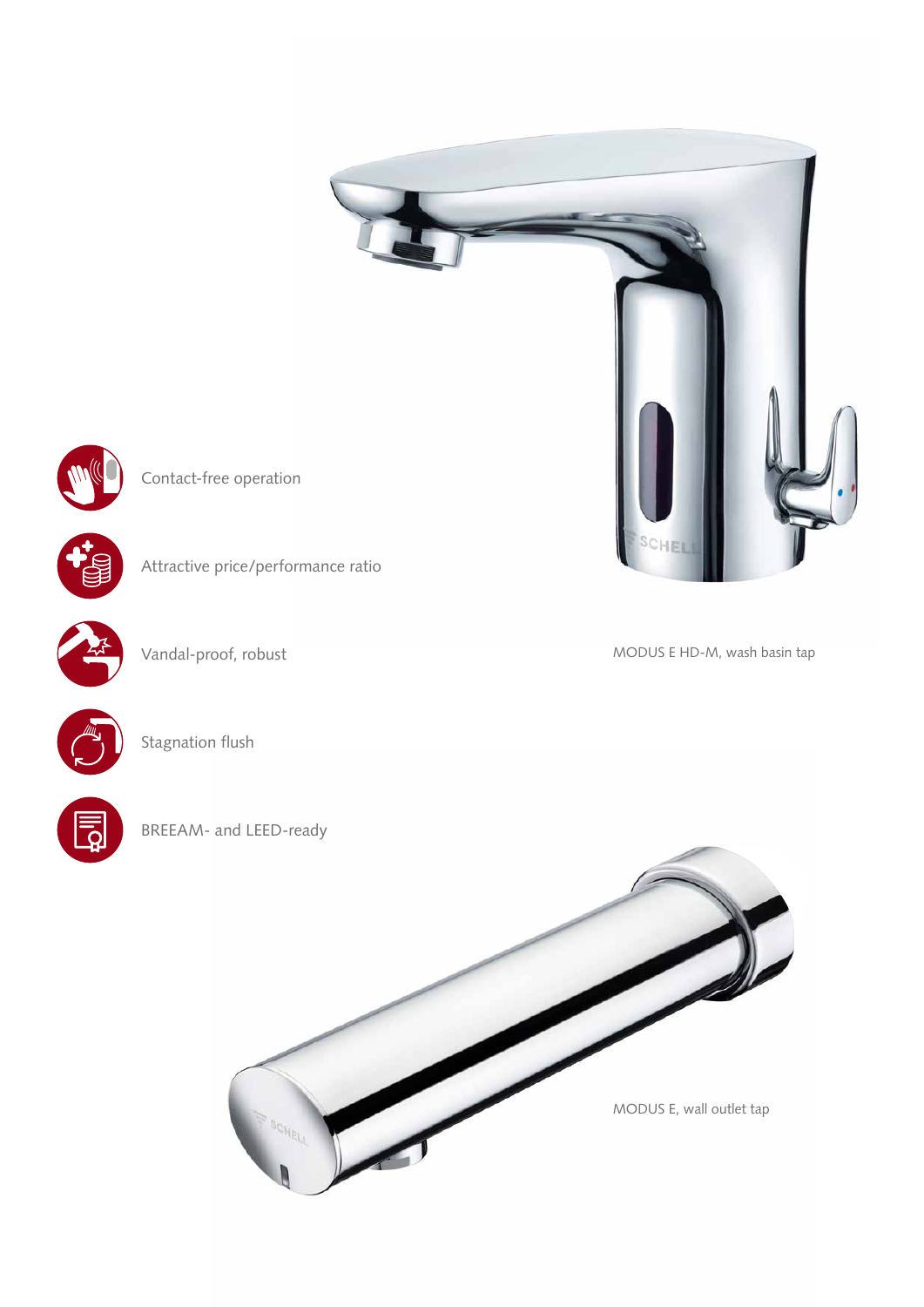# **SCHELL wash basin taps MODUS E.** The affordable contact-free alternative for optimum hand hygiene in public buildings.

With the new, contact-free MODUS E taps, SCHELL now offers hygienic solutions that are optimally aligned with the stringent requirements for public facilities. The robust metal design is vandal-proof and features a security device to protect against the deliberate blocking of the IR sensor – such as with chewing gum. Regular stagnation flushes help to maintain the required level of service in the building. The taps are available as wash basin taps or wall outlet taps.

## **MODUS E wash basin tap Variants:**

- MODUS E HD-K: Electronic wash basin tap for cold water and pre-mixed water, battery or mains operation
- MODUS E HD-M: Electronic wash basin tap with mixer shaft and optional hot water stop, battery or mains operation

## **Product description:**

- Incl. flow regulator with pressure-independent flow volume regulator
- Stagnation flush 24 hours after last use and short-range reflex range control
- Optional battery operation and so an easy retrofit option
- With reverse polarity protection
- Not compatible with SWS/SSC

## **Key advantages:**

- Contact-free, hygienic operation to protect user health
- Attractive price/performance ratio
- Vandal-proof, robust all-metal design
- Stagnation flushes help to maintain drinking water quality
- Flow regulator retrofit helps to acquire BREEAM and LEED certification (1.33 l/min; as supplied:

economical 3 l/min)

## **MODUS E wall outlet tap Variants:**

- Electronic wall outlet tap for cold water and pre-mixed water
- In two lengths (187 mm, 230 mm)

## **Product description:**

- Incl. flow regulator with pressure-independent flow volume regulator
- Stagnation flush 24 hours after last use and short-range reflex range control
- Battery operation and so an easy retrofit option
- Not compatible with SWS/SSC

## **General technical data:**

- Max. flow volume 3 l/min (pressure-independent)
- Flow pressure: 0.5–5.0 bar
- Operating temperature: max. 70°C
- Thermal disinfection: max. 80°C
- Finish: chrome
- Materials conform to German Drinking Water Regulation
- Energy-saving function: When the tap has not been triggered for over 30 minutes, the scan time is delayed by one second.
- Noise class 1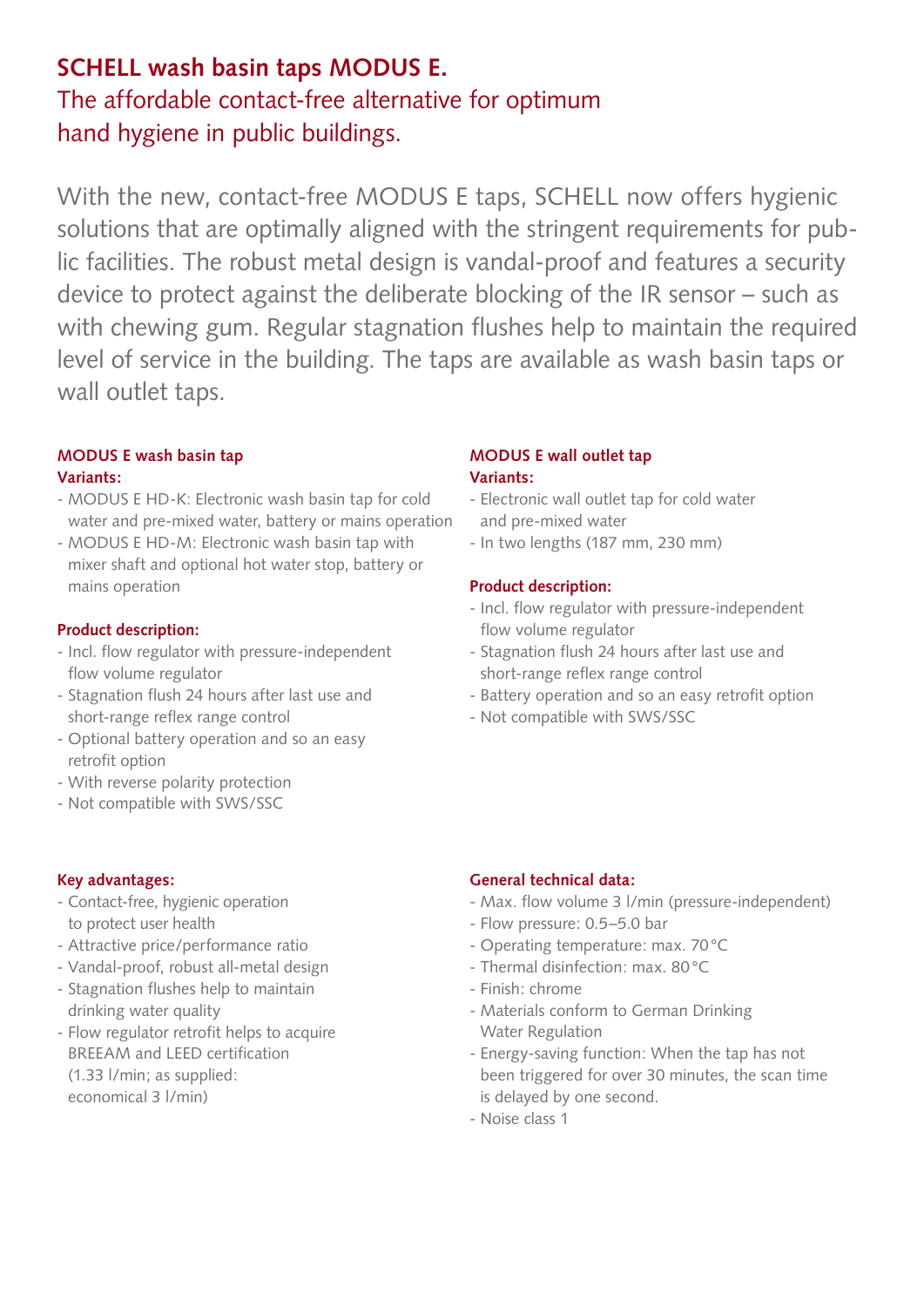## **SCHELL wash basin taps MODUS E.** A robust design for challenging scenarios.

Safety is an extremely important aspect for drinking water hygiene and is also regulated by VDI 6023. The models in the MODUS E range help to protect the health of their users. The robust design means the fittings can be used in challenging scenarios.



### **Contact-free triggering to protect user health:**

In terms of hygiene, contact-free taps are the best choice of fitting since all hand contact with the tap can be avoided entirely. The flow of water starts automatically once a hand comes into the sensor's detection range and stops automatically afterwards. This considerably reduces the risk of a contact infection and thereby protects user health.

### **Stagnation flushes to protect drinking water hygiene:**

In (semi-)public buildings, safeguarding the operation of the drinking water installation by ensuring the water in the pipelines is replaced regularly according to regulations can be difficult and time-consuming. With company or school holidays, for example, maintaining this level of service can quickly become impossible. MODUS E helps to maintain drinking water hygiene with its integrated stagnation flush functionality.

### **Keeping fittings working with a vandal-proof design:**

Public buildings are especially prone to cases of vandalism. This is where the robust, all-metal tap design can offer a vandal-proof solution. Anti-blocking protection for the infrared sensor also ensures that the flow of water is stopped automatically if something like chewing gum is stuck over the sensor window.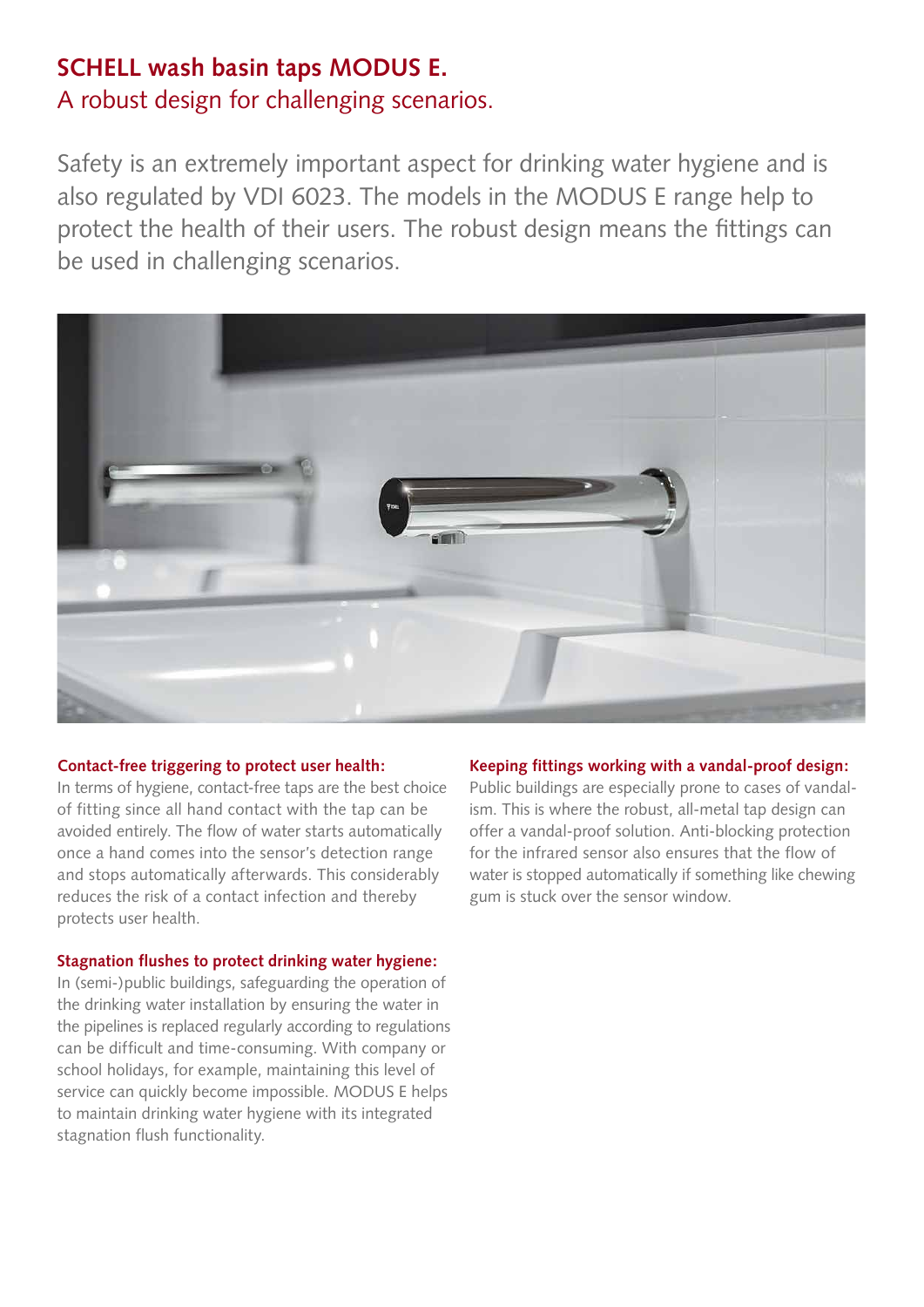### **SCHELL wash basin tap MODUS E**

Item no. 02 172 06 99 (cold water, battery operation) Item no. 02 173 06 99 (cold water, with mains adapter) Item no. 02 174 06 99 (mixed water, battery operation) Item no. 02 175 06 99 (mixed water, with mains adapter)

### **SCHELL wall outlet tap MODUS E**

Item no. 01 953 06 99 (reach 187 mm, battery operation) Item no. 01 954 06 99 (reach 230 mm, battery operation)

#### **Recommended associated items**

**SCHELL LEED flow regulator 1.33 l/min** Item no. 28 931 00 99 **SCHELL flow regulator 5 l/min** Item no. 28 933 00 99